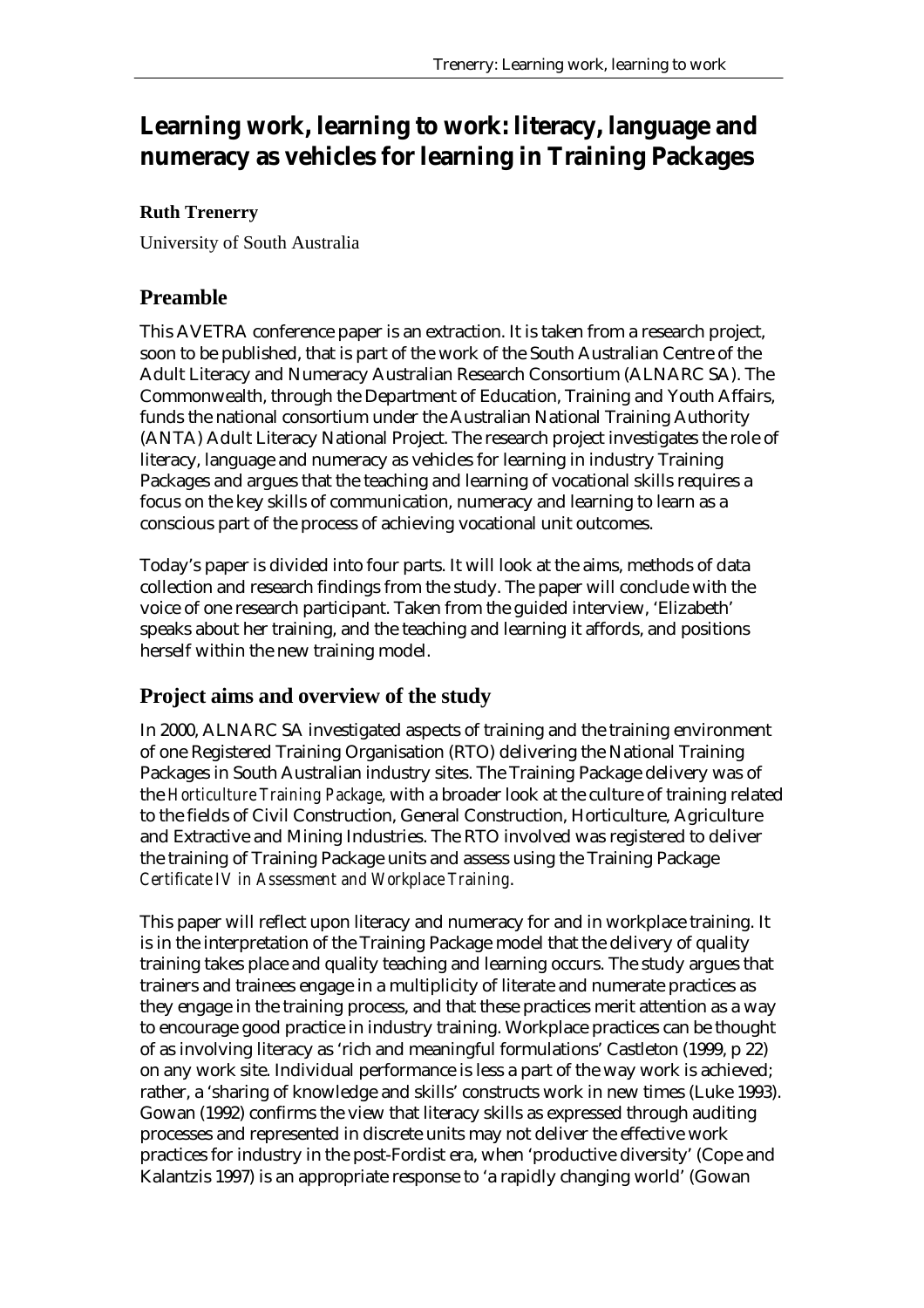1990, p 15). Industry training requires a training culture to both reflect the cultures at work in work, and to facilitate as new skills are developed for new times. It is through examples of good training practice, as evidenced in this paper, that better training can result.

My paper has its origins in an investigation of the efficacy of language, literacy and numeracy competencies embedded in the units of the Training Packages. The research interest has, however, moved from disentangling discrete literacy and/or numeracy skills, critical as they are, to an emphasis of the *role* of language literacy and numeracy as vehicles for learning in the units of competence. The understanding here is that specific literate and numerate practices enable learning, and that the learners' ability to manipulate such practices according to their learning needs is key to the learning process.

New workers, changed working conditions and changing work patterns are the focal points that I will consider in this discussion about work and learning and the role of literacy and numeracy practices in this. The ways in which new work practices and new training agendas are taken up will provide the lens for this investigation. And the voices of research participants in this text will allow the reflections to move from theoretical and policy considerations to the everyday practices that seek to effect the changes taking place. For example, when thinking about work teams, one research participant reflected upon his management role in this way;

> Well ... that's just basic supervising people, organising daily, weekly, yearly programs, sorting out OH&S issues, even HR (human resource) issues, just basically looking at ways to continue to improve the team with the team involvement, you know looking at better ways, making sure that they are having plenty of input, they're not just told, 'This is what you are going to do', let them have some input and actually enjoy the job and get better outcome out of it. (Research informant, August 2000)

The new training agenda in Australia at this time, the National Training Framework (NTF, Australian National Training Authority 1997) is a collaborative Government Industry project and has at its centre industry Training Packages intended for delivery by a RTO predominantly on the worksite. This training model essentially shifts the location for training familiar under the National Training Reform Agenda (NTRA) of the late 1980s and early 1990s from the training institution to the worksite, and moves away from curriculum-based industry training, while holding on to the concept of competency-based training (CBT).

So, the study aims to examine the educational and management strategies that influence trainee learning on a workplace training site, as facilitated by a RTO with the management strategies that construct a culture of learning within a skill centre. This paper will allow the range of research participants engaged in the study to talk about their practices and understanding in the reception, delivery and facilitation of the Training Package model, including: the trainees, trainers, training package coordinators and resource persons, workplace literacy support persons and skills centre managers. A central theme throughout the paper is the literate practices at work to get the job of training done (practices that collapse into sets of social practices and can be named as a 'discourse', Gee 1990).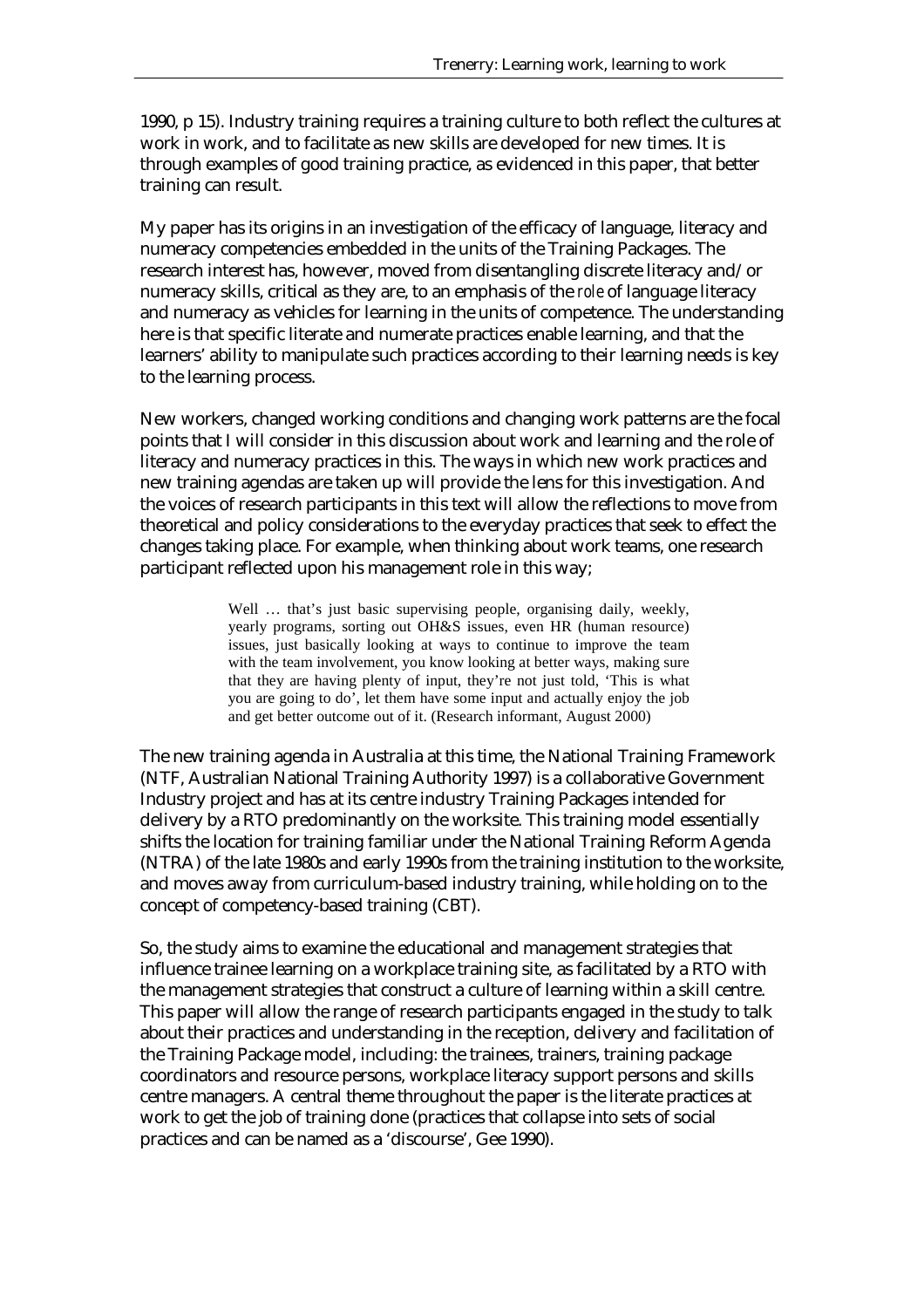It is on the basis of [such] understandings of how discourse works within social practices that people can come to question and look beyond existing discourses, or existing relations of dominance and marginalisation between discourses, and so advance knowledge. (Fairclough 2000, p 4)

Although Training Package units capture the skills development expected of an employee in the workplace, and not the learning process, this research asserts that the learning process is synchronous with training in the workplace. 'The concept of a competency focuses on what is expected of an employee in the workplace *rather than the learning process*, and embodies the ability to transfer and apply skills and knowledge to new situations and environments' [Author's emphasis] (Australian National Training Authority, Training Package Development Handbook). Key questions to locate interpretations of the Training Package model relate to the broad issues of how trainers incorporate the Training Package model into their practice, specifically: what instruction/teaching practices do they adopt to facilitate trainees reaching accreditation goals?

I believe that literacy and numeracy have a major role here. Literate and numerate practices are integral in the process of acquiring skills, knowledge and understandings; they are inseparable from the social practices that provide the discourse that does the work of learning in training. This study intends a documentation of the learning practices and strategies, both formal and informal, that are utilised as a medium for learning in the workplace. More specifically, the focus will be on the strategies that are specifically related to the definitions of literacy and numeracy operational on the research sites**.** Research findings will provide insights about learning; about workplace learning and literacy and numeracy as vehicles for learning; and the Training Package model and the inclusion of literacy and numeracy competencies in Training Packages.

# **Data collection**

The study was informed by a broad range of literature around work, the work of language and literacy in learning, and pedagogical practices for workplace training. Data collection took place in two industry sites and at a skills centre. The research purpose was to examine the educational and management strategies that influence workplace learning. Four categories of research participant were selected:

- 1. Trainees;
- 2. Workplace trainers;
- 3. Resource and training support persons (literacy and numeracy support and Training Package resources); and
- 4. Managerial and supervisory persons.

Research informants 2-4 were interviewed individually, while some trainees were interviewed both individually and in a focus group.

The study commenced in May 2000. The sequence of activity for the research involved an ethics clearance, literature review, on-site data collection (August-October), analysis of data, and the writing up and dissemination of research products. Research products will include a research paper and research report, with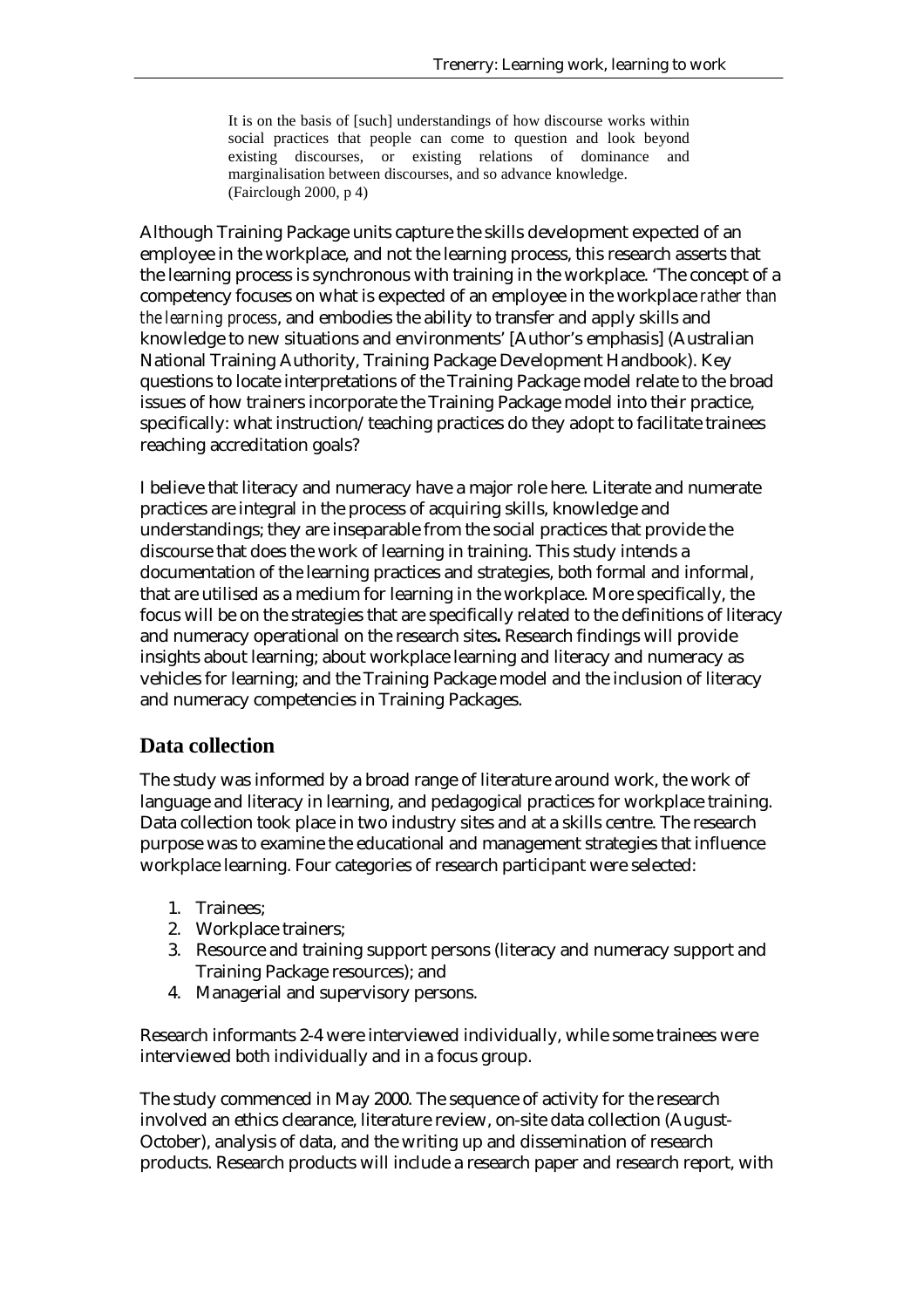an additional leaflet for practitioners containing key findings and citing their relevance for trainees, trainers and Training Package coordinators and managers.

# **Research findings**

The research participants in this study have made available a body of information that touches upon each of the categories listed here. The information from the data clusters around two organisational levels: the micro level (trainees, Training Package coordinators, resource developers and trainers) and the macro level (industry partners, skills, centre managers, supervisors). At the micro level, the research study revealed key aspects of the teaching-learning exchange.

There were six specific findings:

- 1. The robust nature of learning as situated practice
- 2. The role of collaborative learning
- 3. A need for trainer awareness of their teaching strategies in the facilitation of learning
- 4. The primary role of oral communication (NRS indicator) as a learning tool
- 5. The need for a meta-language awareness for trainees (and trainers)
- 6. Continued balancing of on/off job training to build skills/knowledge/ understandings.

The macro level presented as the structural support required to progress learning. This involved five components:

- 1. Industry networks to link work and training experiences
- 2. Professional development opportunities to advance understandings, skills and knowledge of training
- 3. Pathways into and across training that enable access and equity
- 4. Ongoing review processes enabling Training Package fine tuning
- 5. Resource development within specific industries, ITABs and VET programs.

## **The research site - one experience of Training Packages implementation**

I now want to use the data from the study to build a picture of how one RTO (two trainers) and their trainees (six trainees, including one supervisor) engage with the Training Packages. Here I have explored the actual pedagogical practices and learning strategies, both informal and formal, that are utilised as a medium for learning work and learning about work – with specific reference to the definitions of literacy and numeracy operational on the research sites. It was my view that this RTO was exemplary in its interpretation of the Training Package model, providing a rich set of learning experiences for its trainees.

The Training Package model offers work site training through a negotiation between the workplace trainee and the RTO trainer. In many industries the implementation process is still underway, with the release of Training Packages across industries being phased in from 1997/1998. The Horticulture Training Package was first used in early 1999 (Trenerry 2000) and, for the RTO represented in this study, the implementation process occurred over 1999/2000. This RTO worked through the details, issues and ways of working to effect their implementation of Training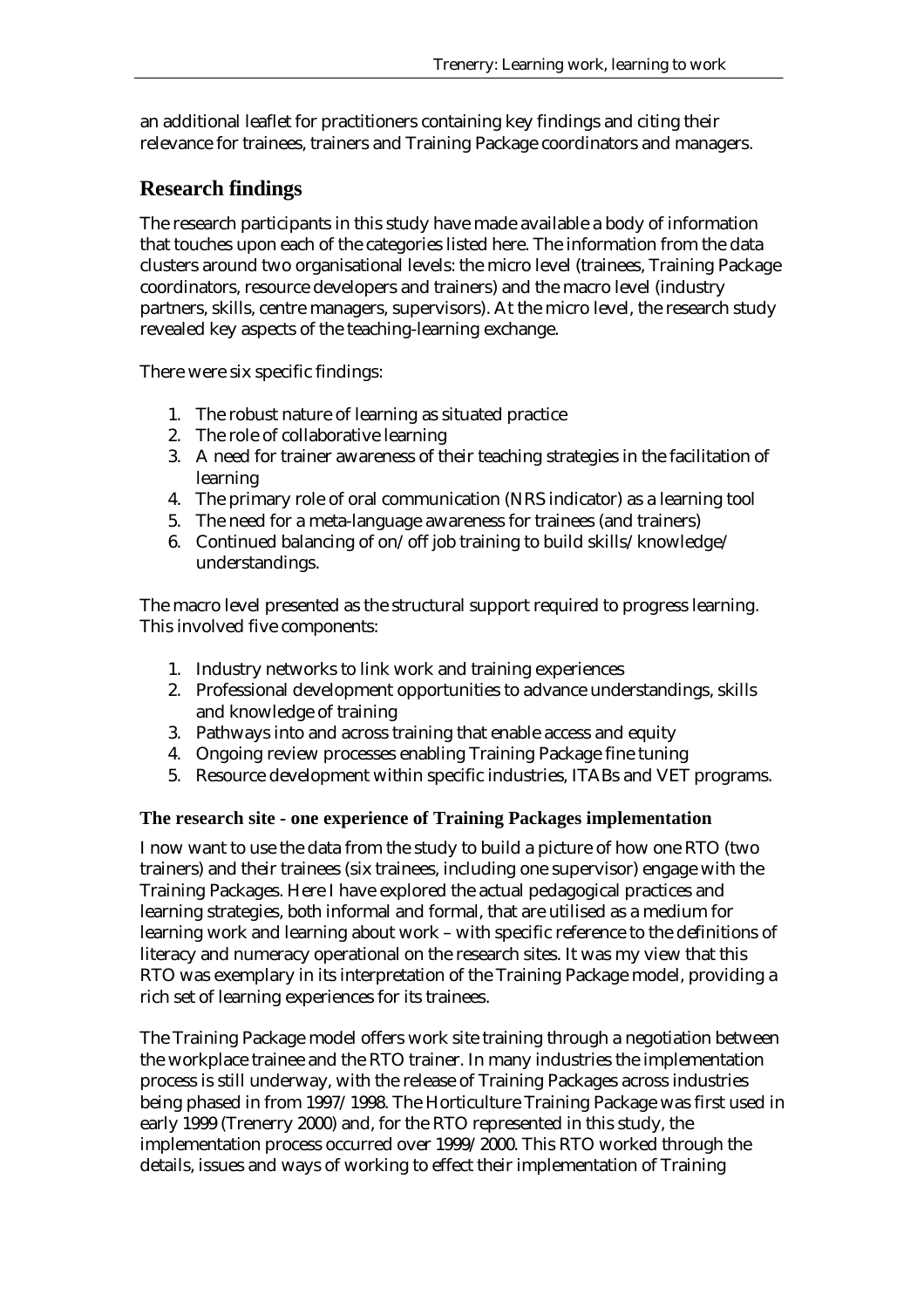Package delivery. The RTO identified its way of working as a close partnership with the state industry ITAB (Rural Training Council), to fully understand the intent of the package and to question the ITAB Training Package coordinator in detail on specific fine points of the model. The RTO training team shared information as they planned for delivery and questioned the Skills Centre research and development manager on aspects of the model that were unclear. One trainer indicated that on many points, it was a matter of 'working it out myself'. This, it was recorded, 'took a lot of effort'. Effort was focused upon putting all the paperwork in place, thinking about resources and then 'working with the workplace and tying training into the workplace. That's the big thing that we're really focussed on'.

> It took a while to just understand how, to appreciate how they work in the workplace. You know I was doing all hands on, and then began to realise I need to structure this a bit more in some classroom work for them, just for that structure we still have to learn this information, but making sure that there was a balance with it on the job. (Trainer)

In fact, trainers reported that in the early stages of the implementation process they were ready to fit in with changes to training schedules if the workplace requested such changes, but with increased confidence in their learning program, they were more insistent on a pattern for training as agreed in the original training timetable.

The RTO in this study was clear that training was not an isolated activity, and adjunct to the work of the industry, it was critical for the RTO to build into its training what the two trainers termed as a culture of learning. This developing culture was evident in the structure of the training. One key to this is the role of communication.

> Yes, in fact we've got fairly good communications because we've got such a small team so yeah, we kind of moved into it before we completely understood it, and it was moving in slowly and then making sure. We had regular meetings with our head of department where issues were brought up or things we didn't understand cleared, and it also gave us an opportunity to talk about things that may have happened on the job that you would have done differently next time, and thus understanding how the packages work. (Trainer)

### **Concluding remarks: the perspective of one trainee**

What are the links between the theory and practice emerging from this analysis of workplace training? The argument has been that the teaching and learning of vocational skills requires a focus on the key skills of communication, numeracy and learning to learn as a conscious part of the process of achieving vocational unit outcomes. It is in the interpretation of the Training Package model at this time when the new work order encourages new workers, new knowledge practices and new ways of doing training - that is important. The interpretation of the Training Package model evidenced in this study is one where skills are not thought of as merely techniques to be learnt through formulaic methods. The research informants offered possible ways of working with the Training Package model to promote rich and meaningful literate understandings and formulations (after Castleton 1999). Language, literacy and numeracy are vehicles for learning in training programs and in the training process.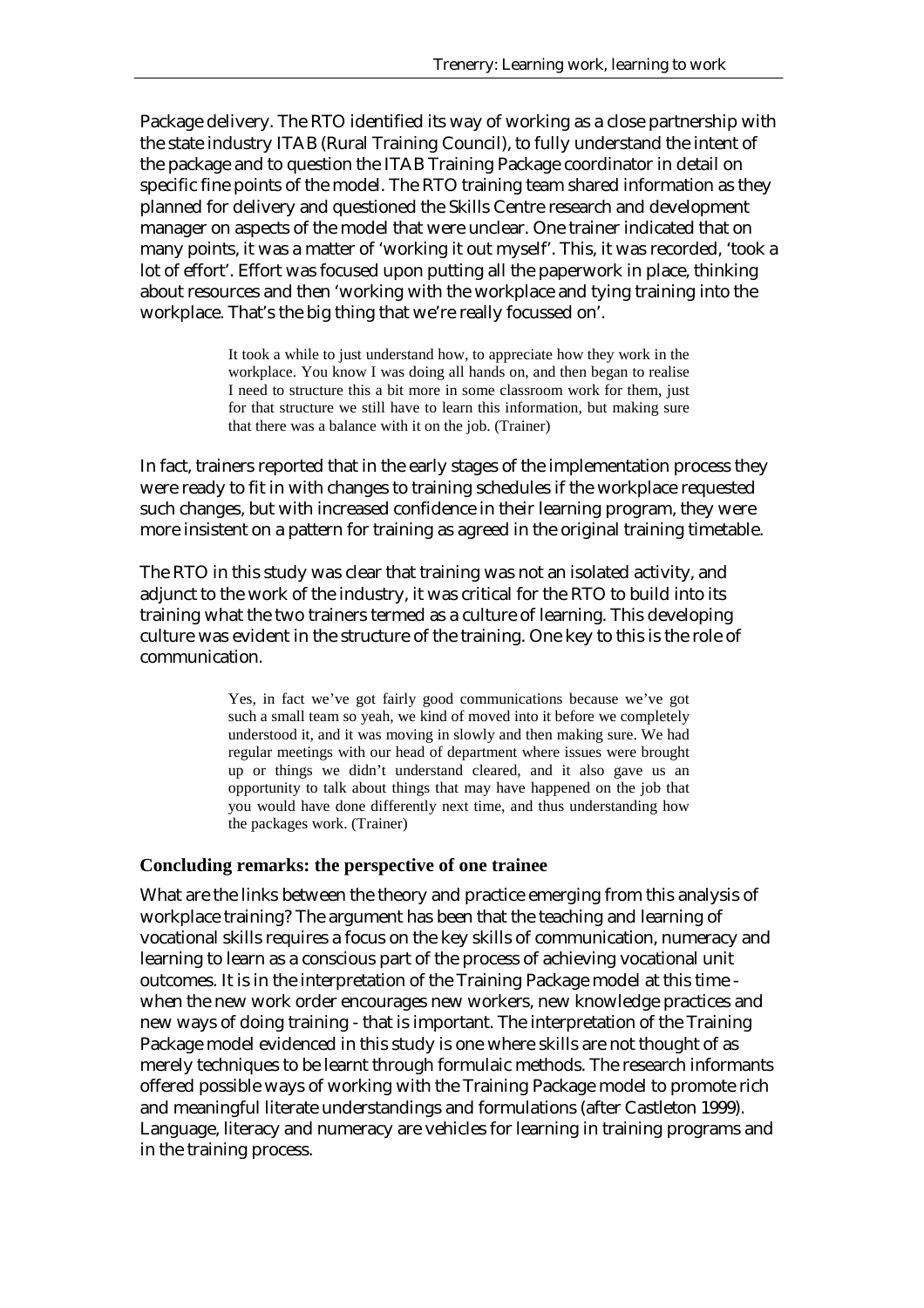I think the following commentary - the voice of one of the research participants in this project 'Learning work, learning to work: literacy, language and numeracy as vehicles for learning in Training Packages' - helps to look at the practical and theoretical issues for workplace training at this time. Elizabeth (not her real name) is representative of a new worker for changing times. Elizabeth trains and works in an industry with a lower representation of female workers than male. She chose to work and train in the industry because of her positive experience in a horticulture access course for jobseekers and 'discovered that I actually really, really liked it'.

I have taken Elizabeth's comments (taped in a guided interview) and organised them according to the categories that surfaced in the research findings, such as 'the robust nature of learning as situated practice'. It is in this idea of positioning training within everyday work practices that the Training Package model is both a departure from and a return to a model of learning for work that is at the same time vigorous and problematic. It is vigorous in the sense that on-the-job training delivers a currency that is immediate and purposeful, but problematic in that good practice requires the kinds of examples of Training Package interpretation/exploration that I have wanted to expose in this study.

Elizabeth tells us explicitly why her training works for her in terms of content, method and interest. Behind Elizabeth is an energetic and dedicated RTO team using industry knowledge (content), learning theory (method) and applying flexibility (interest) to their interpretation of the Training Package units relevant to their industry. This team works within their industry and in a skills-centre; together, they encourage a culture of robust learning for the work of the industry, and the work of training.

#### *Pathways into training and work*

Training Package units are available to construct learning programs that bridge unemployment and traineeships/apprenticeships.

> I was unemployed at the time and I actually had a friend who actually worked here and he said 'Why don't you try a horticulture access course', which is just a short course that gives you basic skills so you can do the lower level assistant work on site, and so I started that and got through that at the end of 13 weeks and did very well.

#### *Customising training*

Training can be made to order. Trainees will choose their training with the RTO facilitator. Units appropriate to their work and learning needs are possible.

> Jo [RTO trainer] is the person who is actually structuring our training, the person who schedules training days and things like that. First we sit down and assess whether you need to do more work, whether you are fairly up to speed so you only need a day, so we actually sit down and talk through what training I actually need. Jo lets me know what training days she's scheduled in and the subjects [units] we'll be doing. There are a number of modules that you need to complete, yes, so you basically sit down with Jo, the person who is organising the assessing, putting together your package for you. You don't get training in the areas that you are not going to be practically carrying out. Sometimes units are added. Just the other day Jo said 'I think I'll put another unit in this area' because it would be good for maintenance of my machinery and things like that.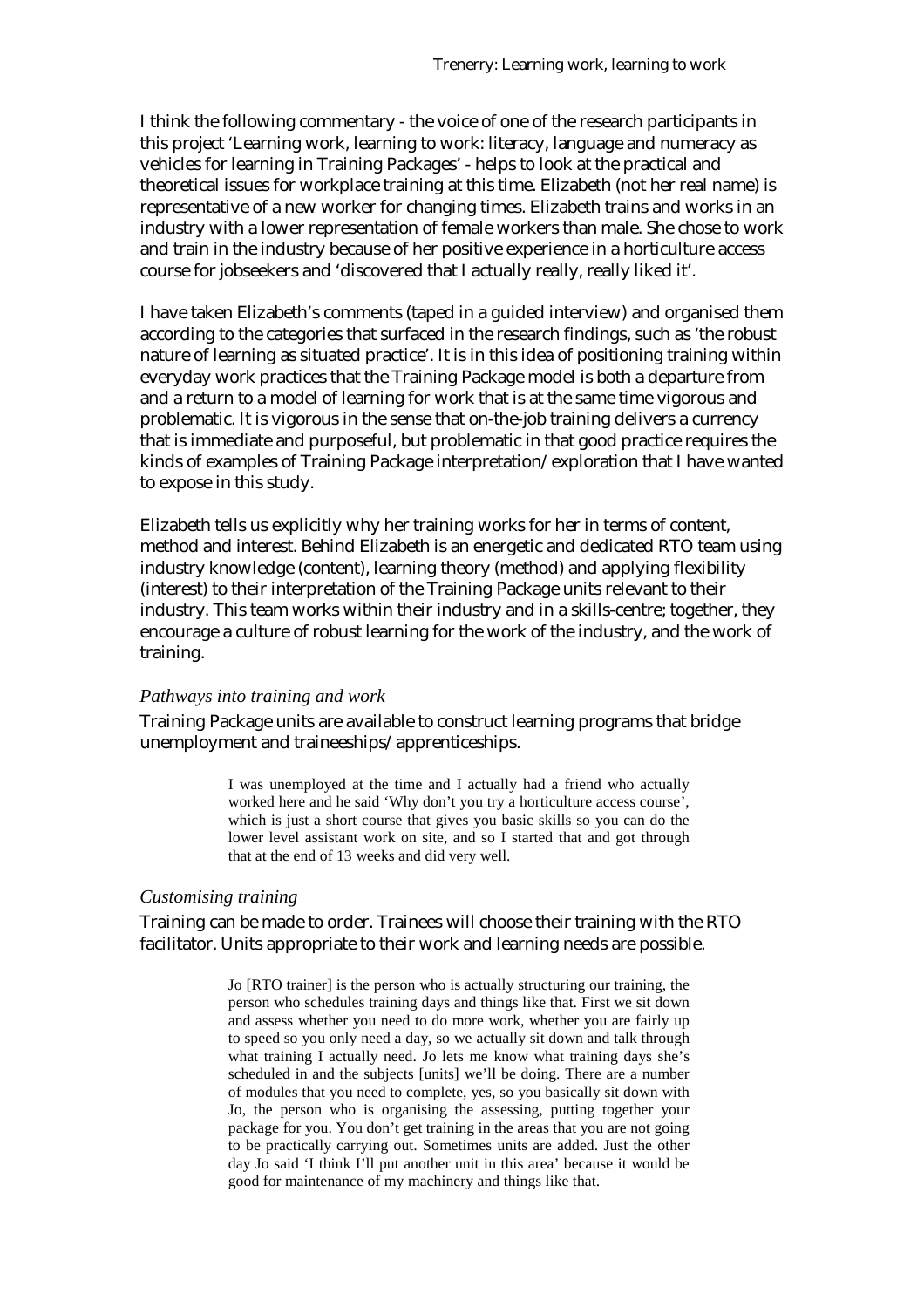### *Trainer as mentor and guide in the learning process*

### Trainers with both industry knowledge and pedagogical understandings provide possibilities for rich teaching/learning experiences.

Personally I am getting education as well as getting paid work, which is a hell of a lot better than full-time school on Aust-study, and I also feel I get much more focussed attention than you would in a classroom or more formal situation because you're there one to one with the assessor. I also feel really lucky to be with Jo the way she puts it together because I know her personally, how much effort and genuine, I suppose care for the well being and encouragement and supporting to keep people feeling like they want to keep going, and that reassurance when you're feeling a bit challenged that it's OK, you will get through it.

#### *Flexibility of training content and times*

The flexibility of the Training Package Model encourages a proactive response to both learning in and for work. Training can be built around individual trainee learning needs as well as work schedules and weather patterns.

> Since I've started with level 3 [Certificate III, Horticulture Training Package] under the restructured packages the training is really great, much more flexible I found with my situation, and it's really good. I have set things that aren't necessarily urgent I suppose, but I have things set aside in terms of training and learning so that I can utilise a rainy day when I can't actually get out there, and so in horticulture particularly that flexibility is really good …

#### *Learning as an active process*

### The practical and theoretical knowledge, skills and underpinning knowledge are cross-referenced to enrich the learning.

Basically we look at the technical and background knowledge that you need to be able to effectively carry out your practical work so, for example, what I am doing at the moment, doing some weed spraying, the underpinning knowledge for that is all your safety chemical use modulesit comes down to manual handling-a bit of maths involved with your calculations of your volumes, and things like that, and also that underpinning knowledge in that respect would be looking at particularly level III now, looking at different products, looking more at the active constituents in the actual products, getting more detailed knowledge so you can utilise that in your practical.

#### *Learning to learn*

#### Learning is a conscious act, calling upon particular skills and understandings.

When we are doing plant identification or catching up on our files she will get the books out and go with the students and go around and she will say to them 'Do you know how to use this book? Do you know how to look up an index?' And will go around and see that they understand how to use it correctly, and if they don't well obviously she shows them how to use it.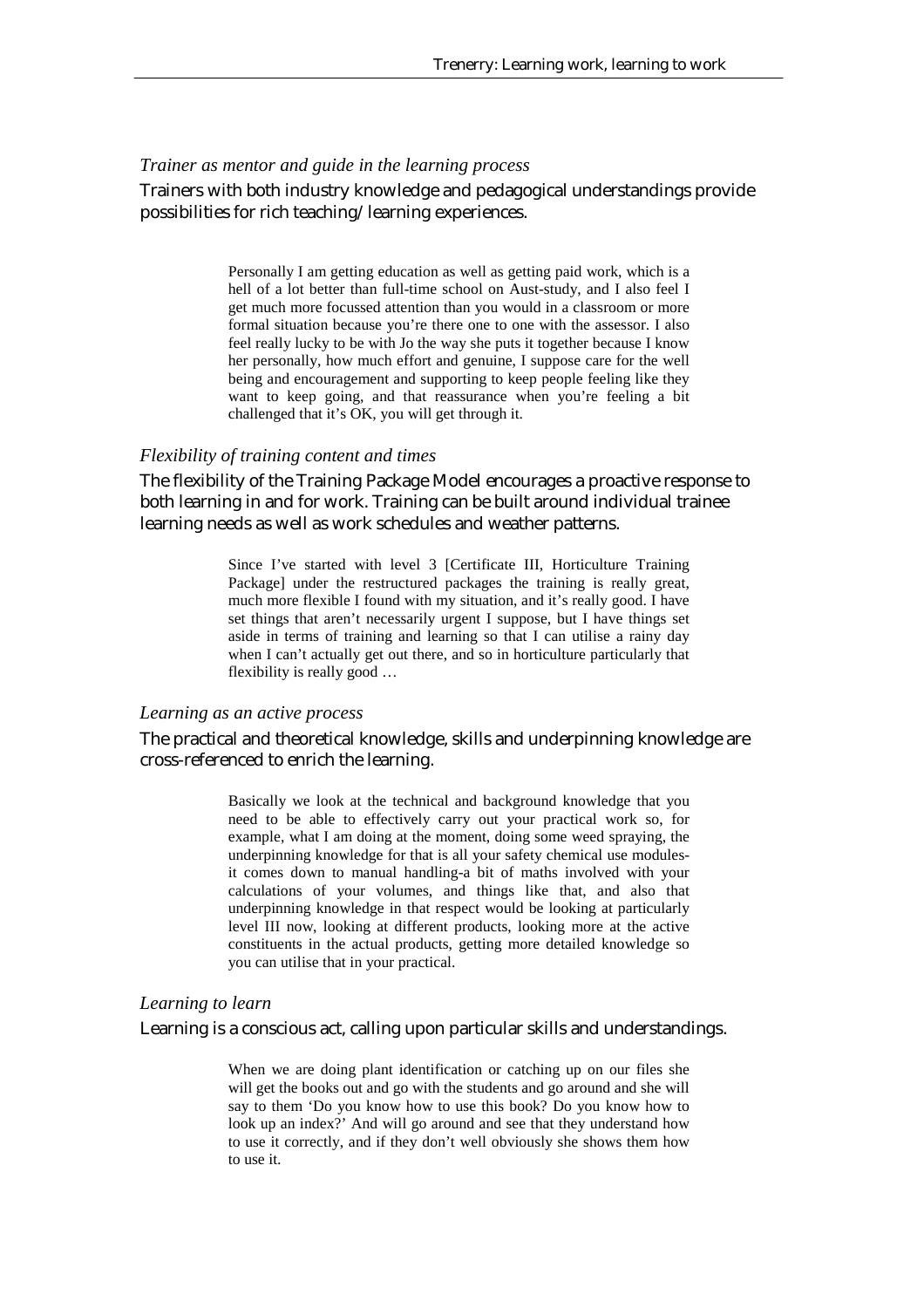#### *On-site learning as co-construction*

This involves learning from and with the work team and RTO trainer.

A lot of the learning is done through actually being on the job and coming across a situation where you might not be sure of which direction to go next or you make a mistake, which will be pointed out by your supervisor, you don't do it again.

You do most of your learning; well I think I do, in the job.

As Elizabeth describes her training experiences, she gives flesh to the bones of the Horticulture Training Package units that are part of her accredited training journey. Elizabeth is part of a community of practice where learning to work and learning work are synchronous. Literate and numerate practices make this learning possible.

And the final word is hers;

To be honest I really don't see many down sides to learning. It works really well for me at the moment.

### **References**

Agriculture and Horticulture Training Council of SA Inc (1999) ChemCert: Presenters' Handbook for Language, Literacy and Numeracy in the ChemCert Course.

All in a day's work (Video recording). Rural Training Council of Australia.

Australian National Training Authority (no date) A bridge to the future: Australia's Strategy for Vocational Education and Training, 1998-2003.

Australian National Training Authority (1997) Better training: addressing English language, literacy and numeracy in vocational education and training 1998-2003.

Australian National Training Authority (1999) Policy for Training Packages. http://www.anta.gov.au.

Australian National Training Authority (1998) Updated guidelines for Training Package developers. Melbourne: Australian National Training Authority.

Blunden R (ed) (1997) Teaching and learning in vocational education and training. Australia: Social Science Press.

Boud D and Garrick J (eds) (1999) Understanding learning at work. London and New York: Routledge.

Butler E (1998) Knowing 'now', learning futures. The politics and knowledge practices of vocational education and training. Keynote address, Vocational Knowledge and Institutions: Changing Relationships - sixth Annual International Conference on Post-compulsory Education and Training, Griffith University, Qld.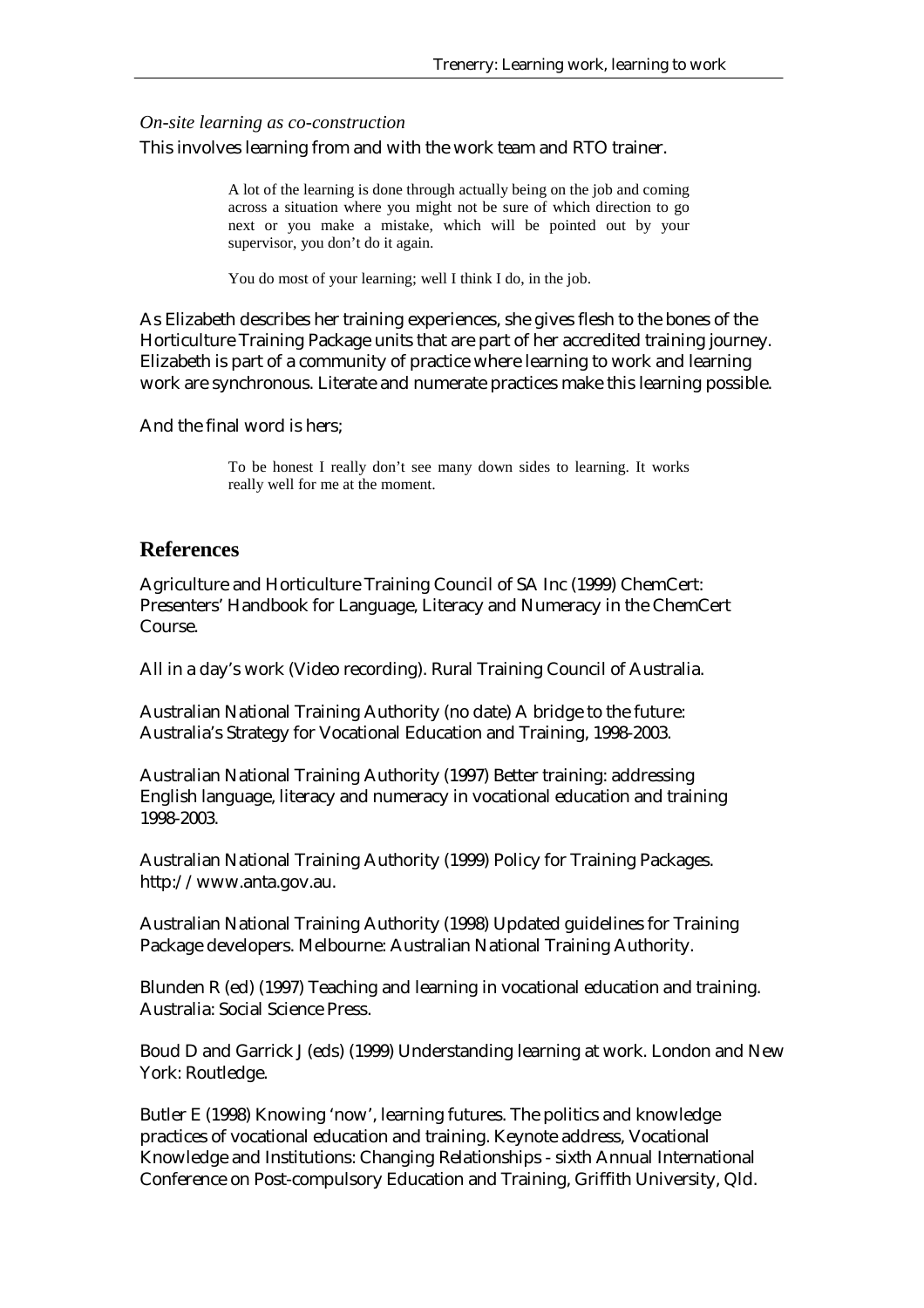Castleton G (1999) Understanding work and literacy: (e)merging discourses at work. Melbourne: Language Australia, The National Languages and Literacy Institute of Australia.

Coates S, Fitzpatrick L, McKenna A and Mackin A (1994) National reporting system. Department of Employment Education Training and Youth Affairs and Australian National Training Authority.

Cope B and Kalantzis M (1997) Productive diversity: a new, Australian model for work and management. Australia: Pluto Press.

Department of Employment Education Training and Youth Affairs and Australian National Training Authority (1998) Workplace communication: incorporation of language, literacy and numeracy into National Training Packages.

Du Gay P (1997) Consumption and identity at work. London: Sage.

Fairclough N (2000) Global capitalism and critical awareness of language. http://www.schools.ash.org.au/litweb/norman1.html.

Field L (1996) Skilling Australia. Melbourne: Longman.

Garrick J (1998) Informal learning in the workplace: unmasking human resource development. London and New York: Routledge.

Garton A and Pratt C (1990) Learning to be literate: the development of spoken and written language. Oxford and Massachusetts: Basil Blackwell Ltd.

Gee J P (1992) The social mind: language, ideology and social practice. New York: Bergin and Garvey.

Goulborn B and Alexander A (no date) A new assessment tool. Department of Employment Education and Training.

Gowen S G (1992) The politics of workplace literacy: a case study. New York and London: Teachers College Press.

Kelly A (1999) Literacy practices and clerical competency standards: implications for trainers and assessors. Melbourne, Victoria: Language Australia.

Luke A (1998) Getting over method: literacy teaching as work in new times. http://www.schools.ash.org.au/litweb/page401.html.

Matthews J (1989) Tools of change: new technology and the democratisation of work. Sydney: Pluto Press.

McKenna R and Wignall L (no date) Ten fold returns. Department of Employment, Education, Training and Youth Affairs and Australian National Training Authority.